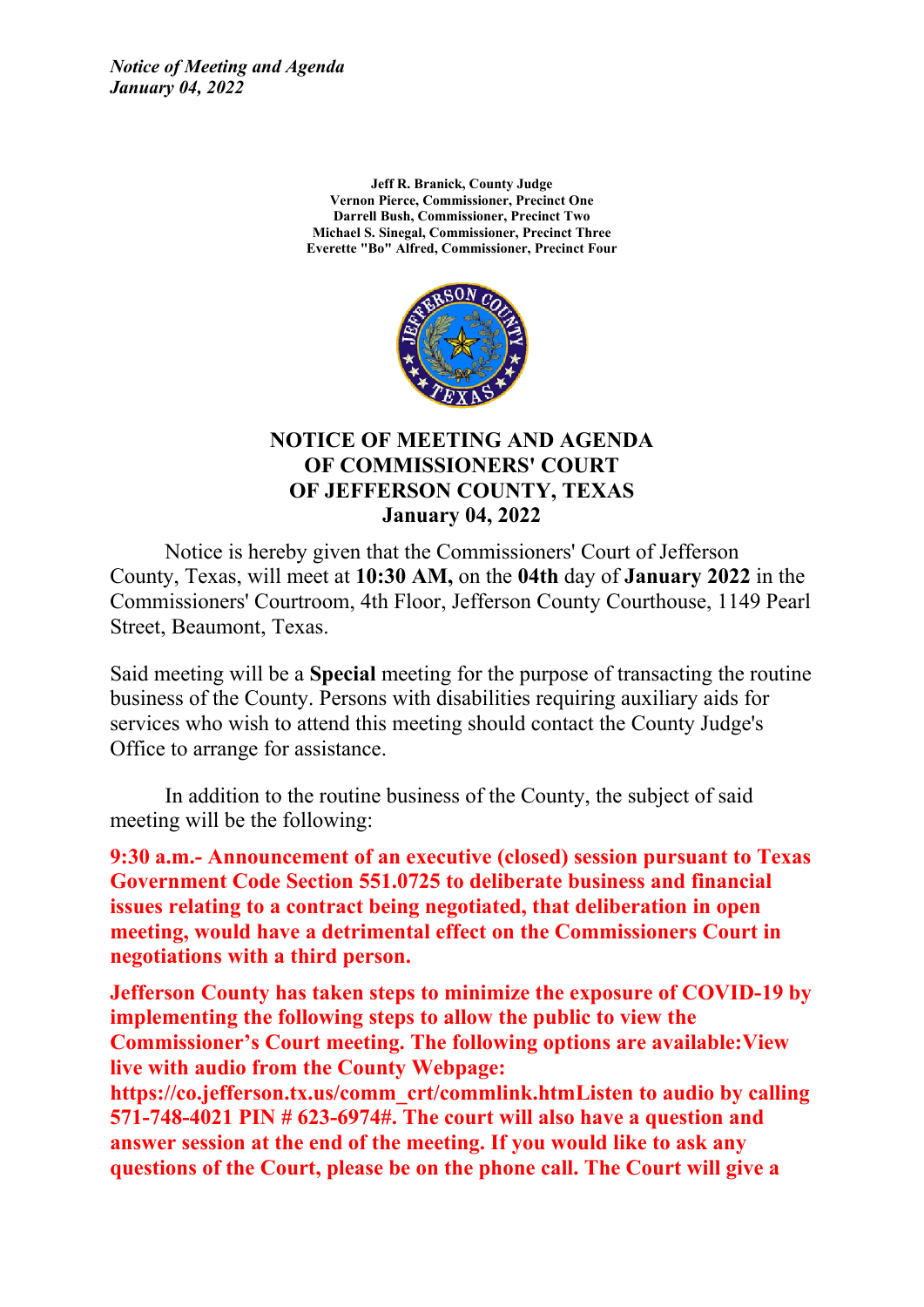*Notice of Meeting and Agenda January 04, 2022*

**question and answer session at the end of the meeting as time allows. You will be called upon by your last 4 digits of your phone number. If you do not have any questions, you can pass. Please be mindful that the audio portion of this meeting will be of better quality from the website.**

**INVOCATION: Darrell Bush, Commissioner, Precinct Two**

**PLEDGE OF ALLEGIANCE: Michael S. Sinegal, Commissioner, Precinct Three**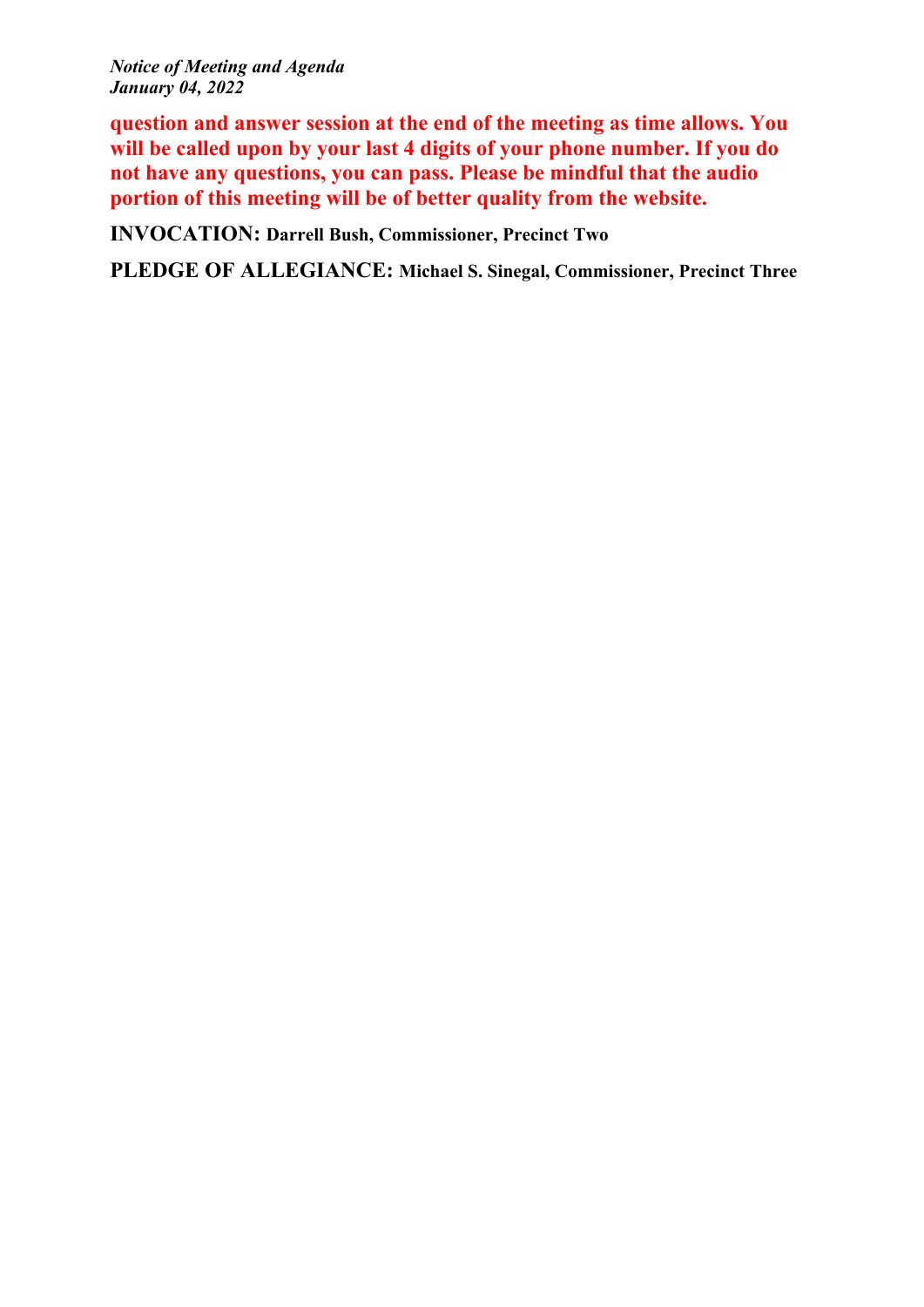## **PURCHASING:**

(a) Consider and approve, execute, receive and file an Agreement (Agreement 22-001/DC) with Function 4 for HP Laser Jet Managed Printers with the Jefferson County Clerk's Office for <sup>a</sup> monthly paymen<sup>t</sup> of \$695.72 <sup>a</sup> month. This in accordance with the Region V Contract 20210304. Replaces Agreement 21-064/DC that was approved on October 5, 2021.

(Agreement 22-001DC) County Clerk Function 4 Lease [Agreement.pdf](http://co.jefferson.tx.us/agenda/agendas_pl/20220104_669/Attachments/(Agreement 22-001DC) County Clerk Function 4 Lease Agreement.pdf)

(b) Consider and approve, execute, receive and file <sup>a</sup> Professional Services Agreement (PROF 22-002/DC) with The LaBiche Architectural Group, Inc. for Architectural Services for Concrete Restoration at the Loading Dock, Interior Plaster Repairs and Waterproofing at the Jefferson County Courthouses for <sup>a</sup> not to exceed fee of \$5,000.00, plus reimbursable expenses.

(PROF 22-002DC) LaBiche Architectual Jefferson Co courthouse Plaster Repairs and [Waterproofing.pdf](http://co.jefferson.tx.us/agenda/agendas_pl/20220104_669/Attachments/(PROF 22-002DC) LaBiche Architectual Jefferson Co courthouse Plaster Repairs and Waterproofing.pdf)

# **COUNTY AUDITOR:**

(a) Consider and approve FY 2021 budget amendment - General Services copier lease and unemployment.

| 120-1024-419-6001 | <b>OFFICE MACHINES</b>          | \$457,860.00 |              |
|-------------------|---------------------------------|--------------|--------------|
| 120-1024-419-2005 | UNEMPLOYMENT COMPENSATION       | \$36,255.00  |              |
| 120-3063-424-1002 | <b>ASSISTANTS &amp; CLERKS</b>  |              | \$225,000.00 |
| 120-3064-424-1002 | <b>ASSISTANTS &amp; CLERKS</b>  |              | \$225,000.00 |
| 120-1024-419-5074 | <b>INDEPENDENT AUDITOR FEES</b> |              | \$44,115.00  |

ccGeneral Services [-010422.pdf](http://co.jefferson.tx.us/agenda/agendas_pl/20220104_669/Attachments/ccGeneral Services -010422.pdf)

#### (b) Consider and approve FY 2022 budget transfer - Sheriff Training additional cost for purchase of <sup>a</sup> copier.

| 249-3015-421-3084 | MINOR EQUIPMENT     | \$1,200.00 |                   |
|-------------------|---------------------|------------|-------------------|
| 249-3015-421-5077 | CONTRACTUAL SERVICE |            | $\mid$ \$1,200.00 |
|                   |                     | $\sim$     | 100.010100        |

ccSheriff [-010422.pdf](http://co.jefferson.tx.us/agenda/agendas_pl/20220104_669/Attachments/ccSheriff -010422.pdf)

(c) Receive and file Amendment 1 with Texas Parks and Wildlife for contract extension for the Mesquite Point Public Boat Ramp.

ccAmendment [-010422.pdf](http://co.jefferson.tx.us/agenda/agendas_pl/20220104_669/Attachments/ccAmendment -010422.pdf)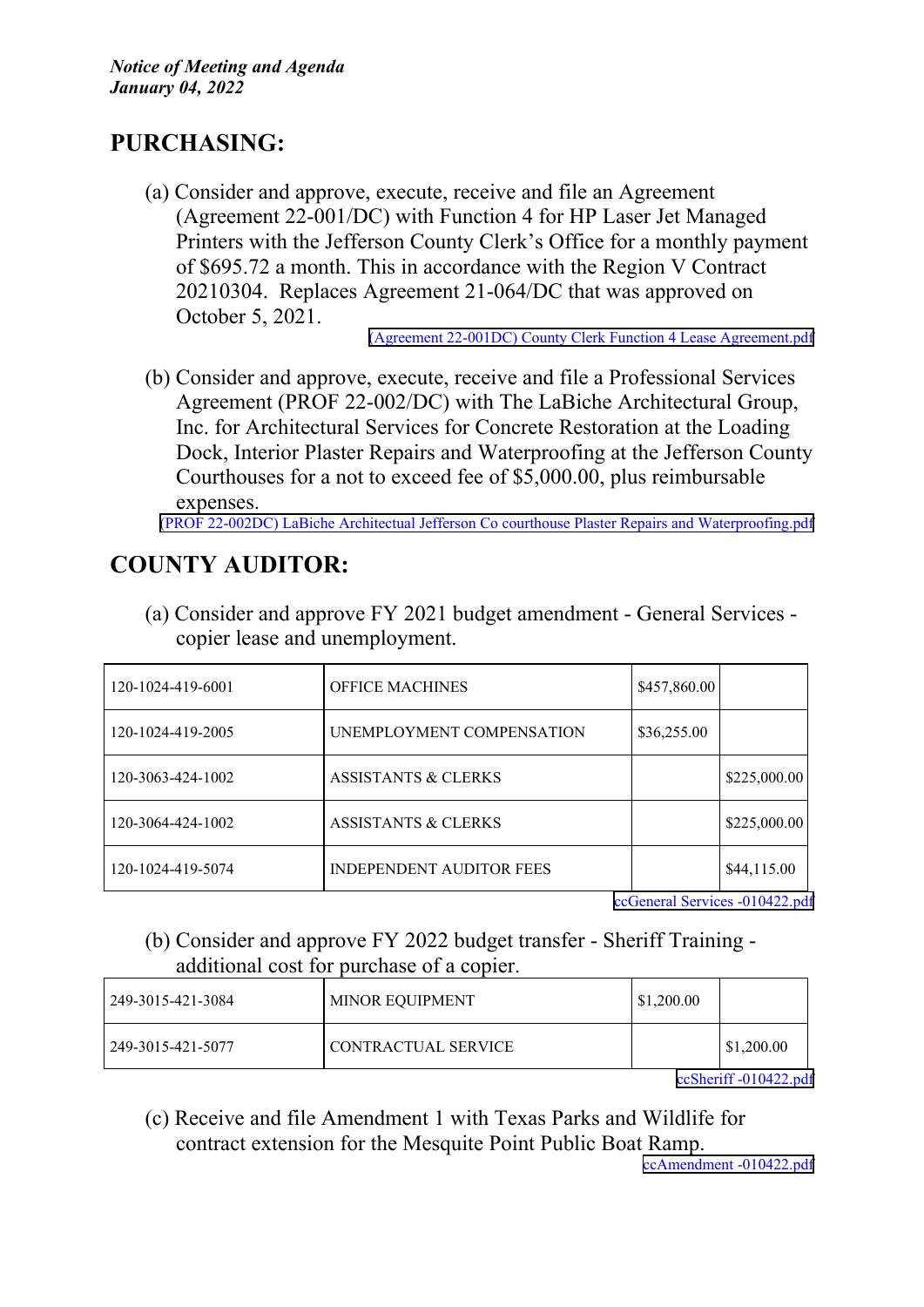- (d) Consider and approve electronic disbursement for \$1,800,000 to State Comptroller for the first half of IGT for Indigent Health Care.
- (e) Consider and approve total electronic disbursements for \$335,225.00 to The Bank of New York Mellon for interest payments for the Refunding Bond Series 2012.
- (f) Consider and approve total electronic disbursement for \$260,325.00 to BOK Financial for interest payments for the Certificates of Obligation Bond Series 2019.
- (g) Regular County Bills check #490118 through checks #490283 (12/28/21) and check #490284 through check #490406 (01/04/22). [0490118\\_0490283.pdf](http://co.jefferson.tx.us/agenda/agendas_pl/20220104_669/Attachments/0490118_0490283.pdf) [0490284](http://co.jefferson.tx.us/agenda/agendas_pl/20220104_669/Attachments/0490284_0490406.pdf)\_[0490406.pdf](http://co.jefferson.tx.us/agenda/agendas_pl/20220104_669/Attachments/0490284_0490406.pdf)

## **COUNTY COMMISSIONERS:**

(a) Consider, possibly approve, authorize the County Judge to execute, receive and file Demolition Waiver from Jefferson County to the City of Port Arthur for an unsafe building located at 815 W. 15th Street, Port Arthur, Texas.

[DEMOLITION](http://co.jefferson.tx.us/agenda/agendas_pl/20220104_669/Attachments/DEMOLITION WAIVER FOR UNSAFE BUILDING LOCATED AT 815 W 15TH ST PORT ARTHUR TX.pdf) WAIVER FOR UNSAFE BUILDING LOCATED AT 815 W 15TH ST PORT ARTHUR [TX.pdf](http://co.jefferson.tx.us/agenda/agendas_pl/20220104_669/Attachments/DEMOLITION WAIVER FOR UNSAFE BUILDING LOCATED AT 815 W 15TH ST PORT ARTHUR TX.pdf)

(b) Receive and file Intergovernmental Contract Between Jefferson County and the City of Nederland regarding services at the Jefferson County Jail.

[INTERGOVERNMENTAL](http://co.jefferson.tx.us/agenda/agendas_pl/20220104_669/Attachments/INTERGOVERNMENTAL CONTRACT BETWEEN JEFF COUNTY AND CITY OF NEDERLAND RE JAIL .pdf) CONTRACT BETWEEN JEFF COUNTY AND CITY OF NEDERLAND RE [JAIL](http://co.jefferson.tx.us/agenda/agendas_pl/20220104_669/Attachments/INTERGOVERNMENTAL CONTRACT BETWEEN JEFF COUNTY AND CITY OF NEDERLAND RE JAIL .pdf) .pdf

(c) Consider, possibly approve, authorize the County Judge to execute, receive and file Intergovernmental Contract Between Jefferson County and the City of Port Arthur regarding services at the Jefferson County Jail.

[INTERGOVERNMENTAL](http://co.jefferson.tx.us/agenda/agendas_pl/20220104_669/Attachments/INTERGOVERNMENTAL CONTRACT BETWEEN JEFF CNTY AND CITY OF PORT ARTHUR RE JAIL.pdf) CONTRACT BETWEEN JEFF CNTY AND CITY OF PORT ARTHUR RE [JAIL.pdf](http://co.jefferson.tx.us/agenda/agendas_pl/20220104_669/Attachments/INTERGOVERNMENTAL CONTRACT BETWEEN JEFF CNTY AND CITY OF PORT ARTHUR RE JAIL.pdf)

(d) Consider, possibly approve and authorize the County Judge to execute and Amended Tax Abatement Agreement between Jefferson County and Emerald Biofuels to extend start of construction until July 1, 2022.

AMENDED TAX ABATEMENT [AGREEMENT](http://co.jefferson.tx.us/agenda/agendas_pl/20220104_669/Attachments/AMENDED TAX ABATEMENT AGREEMENT FOR EMERALD BIOFUELS TO EXTEND START OF CONSTRUCTION.pdf) FOR EMERALD BIOFUELS TO EXTEND START OF [CONSTRUCTION.pdf](http://co.jefferson.tx.us/agenda/agendas_pl/20220104_669/Attachments/AMENDED TAX ABATEMENT AGREEMENT FOR EMERALD BIOFUELS TO EXTEND START OF CONSTRUCTION.pdf)

(e) Consider and approve Resolution authorizing the submission of multiple hazard mitigation assistance gran<sup>t</sup> applications for HMA programs and authorizing the County Judge as the authorized representative. RESOLUTION [AUTHORIZING](http://co.jefferson.tx.us/agenda/agendas_pl/20220104_669/Attachments/RESOLUTION AUTHORIZING THE SUBMISSION OF MULTIPLE HAZARD MITIGATION ASSISTANCE .pdf) THE SUBMISSION OF MULTIPLE HAZARD MITIGATION [ASSISTANCE](http://co.jefferson.tx.us/agenda/agendas_pl/20220104_669/Attachments/RESOLUTION AUTHORIZING THE SUBMISSION OF MULTIPLE HAZARD MITIGATION ASSISTANCE .pdf) .pdf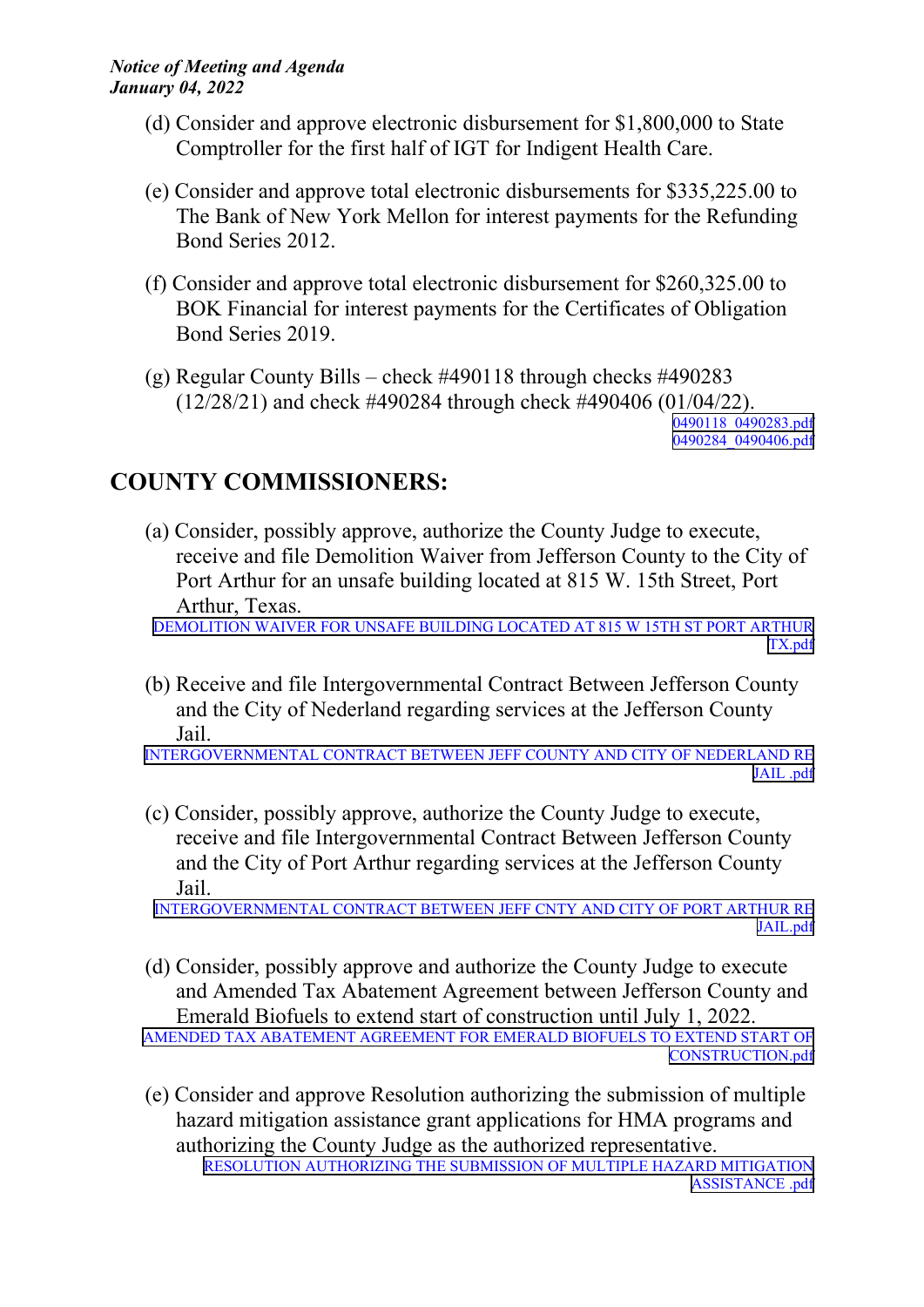- (f) Consider and approve Resolution committing Jefferson County to provide local matching funds secured from individual homeowners to complete the FEMA Hazard Mitigation gran<sup>t</sup> projects. RESOLUTION [COMMITTING](http://co.jefferson.tx.us/agenda/agendas_pl/20220104_669/Attachments/RESOLUTION COMMITTING JEFF CNTY TO PROVIDE LOCAL MATCHING FROM HOMEOWNERS.pdf) JEFF CNTY TO PROVIDE LOCAL MATCHING FROM [HOMEOWNERS.pdf](http://co.jefferson.tx.us/agenda/agendas_pl/20220104_669/Attachments/RESOLUTION COMMITTING JEFF CNTY TO PROVIDE LOCAL MATCHING FROM HOMEOWNERS.pdf)
- (g) Consider, possibly approve, receive and file Certificate Of Participation for Commissioner Darrell W. Bush for successfully completing 5.5 hours of Educational Training School for District 5 County Judges and Commissioners Conference December 1,2021, Nacogdoches, Tx. CERTIFICATE OF PARTICIPATION FOR [COMMISSIONER](http://co.jefferson.tx.us/agenda/agendas_pl/20220104_669/Attachments/CERTIFICATE OF PARTICIPATION FOR COMMISSIONER DARRELL W BUSH.pdf) DARRELL W BUSH.pdf
- (h) Consider, possibly approve, authorize the County Judge to execute documents with one of several potential contractors as necessary to increase capacity for monoclonal antibody infusions for Jefferson County residents.
- (i) Administer Oath of Office and Statement of Officer of Laurie Leister to the position of Interim Jefferson County Clerk, to fulfill the unexpired term of Theresa Goodness, retired, pursuan<sup>t</sup> to Texas Local Government Code Sec. 87.041 and receive and file same.

### **HISTORICAL COMMISSION:**

(a) Consider and possibly approve authorizing the County Judge to execute, receive and file an Application for an Antiquities Permit with the Texas Historical Commission for repair and waterproofing of areas of the historic courthouse damaged by water intrusion, and for installation of <sup>a</sup> replacement loading dock in the rear of the building. The repairs to the loading dock is budget at \$56,000. For the water intrusion cost to be determined after permit is awarded and may be eligible for FEMA funding and budgeted funds.

THE LABICHE ARCHITECTURAL GROUP PROJECT [DESCRIPTION.pdf](http://co.jefferson.tx.us/agenda/agendas_pl/20220104_669/Attachments/THE LABICHE ARCHITECTURAL GROUP PROJECT DESCRIPTION.pdf) TEXAS HISTORIC [LANDMARK](http://co.jefferson.tx.us/agenda/agendas_pl/20220104_669/Attachments/TEXAS HISTORIC LANDMARK AND EASEMENT REVIEW REQUEST FORM.pdf) AND EASEMENT REVIEW REQUEST FORM.pdf

#### **RISK MANAGEMENT:**

- (a) Consider and possibly approve self-insuring for any loss covered under the Public Official's Bond for Laurie Leister, Interim County Clerk, effective January 1, 2022.
- (b) Receive and File executed contract from Interface Behavioral Health. Interface 2022 [Contract.pdf](http://co.jefferson.tx.us/agenda/agendas_pl/20220104_669/Attachments/Interface 2022 Contract.pdf)

### **OTHER BUSINESS:**